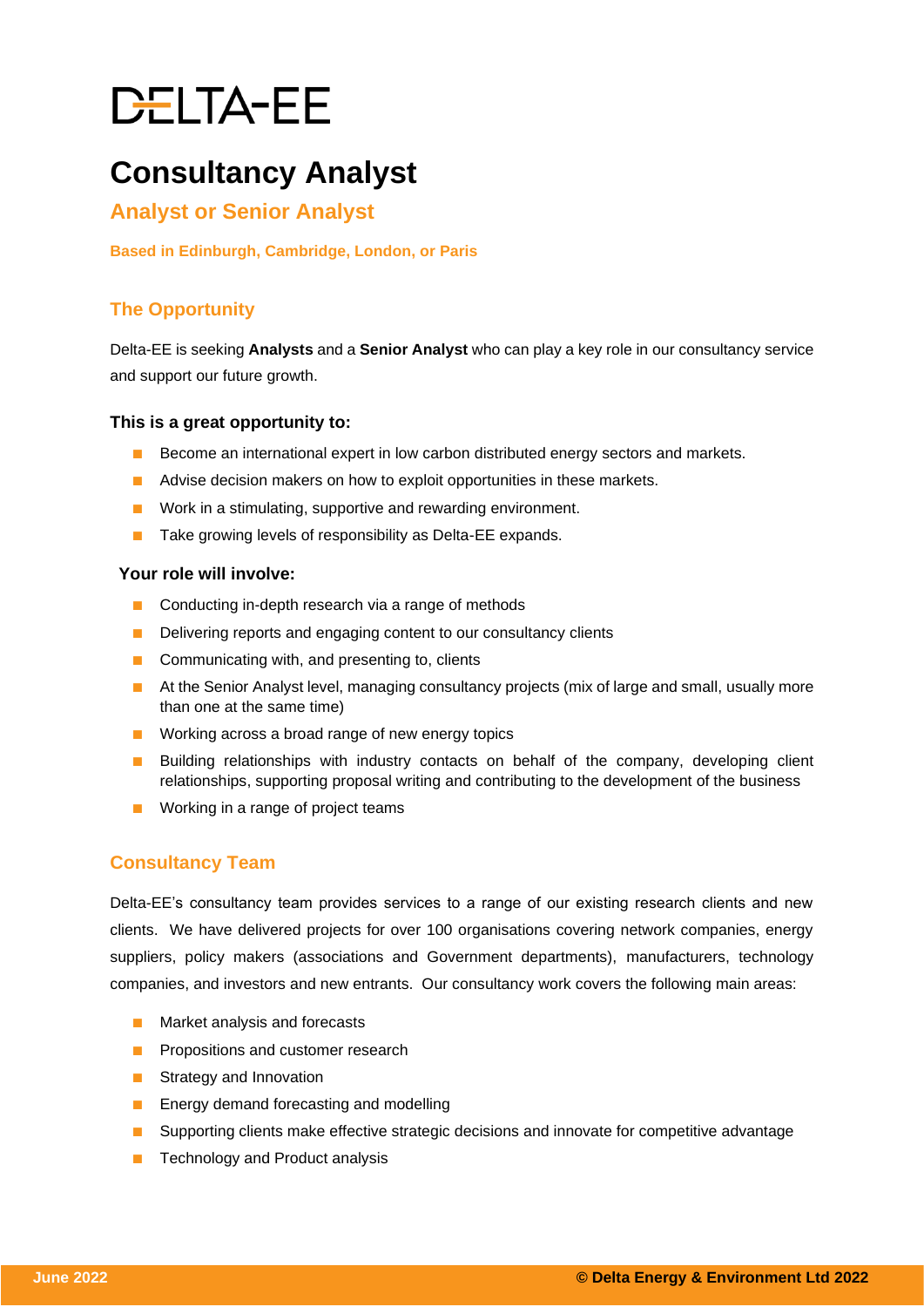# DELTA-EE

Through working closely with our research team, we can deliver high value consultancy using the latest market insights.

**Example consulting assignments:**

- BEIS: The opportunity for smart heat pumps in load management / demand response.
- European Energy Company: In-depth research on connected home companies and customer propositions in Europe to support development of its connected home strategy.
- Major heating appliance manufacturer: Forecasting the evolution of heating markets across Europe, and how it should adapt its technology portfolio to grow its business.

### **Requirements and Qualifications**

If you have the right skills for the job, we want to hear from you. We encourage applications from the right candidates regardless of age, disability, gender identity, sexual orientation, religion, belief or race.

For this position, you will be able to demonstrate:

- Relevant work experience, ideally in low carbon energy consultancy.
- Relevant energy expertise. Desirable (but not essential) to possess knowledge in some of the following: energy networks / energy storage / flexibility / low carbon heat / integration of distributed resources / EVs.
- Evidence of your ability in a variety of research methods, including desk-based research, faceto-face and telephone discussions with industry experts and other professionals.
- Modelling (predominantly MS Excel) and quantitative analytical skills (desirable but not essential).
- Excellent project management skills, ideally in a consultancy or research setting. Desirable (but not essential) experience of leading consultancy projects for external clients and budget management.
- Strong interpersonal, writing and organisational skills.
- Collaborative and team oriented working skills.
- Ability to manage and priortise a workload involving multiple projects and deadlines.
- The ability to develop relationships with new industry contacts / clients, and to understand their needs. A desire to learn from, listen to and understand industry contacts.
- The ability to network and attend events where required.

### **About Delta-EE – Experts in New Energy**

Delta-EE is Europe's leading research and consulting company helping organisations develop the right strategies, business models and customer propositions for the energy transition. The depth and breadth of our expertise in the energy transition space makes Delta-EE unique and our mission is to help our clients successfully navigate the change from 'old energy' to 'new energy'. We provide bespoke consultancy and subscription research services which answer critical questions that impact our clients' businesses and allow clients to access in-depth research in a specific knowledge area.